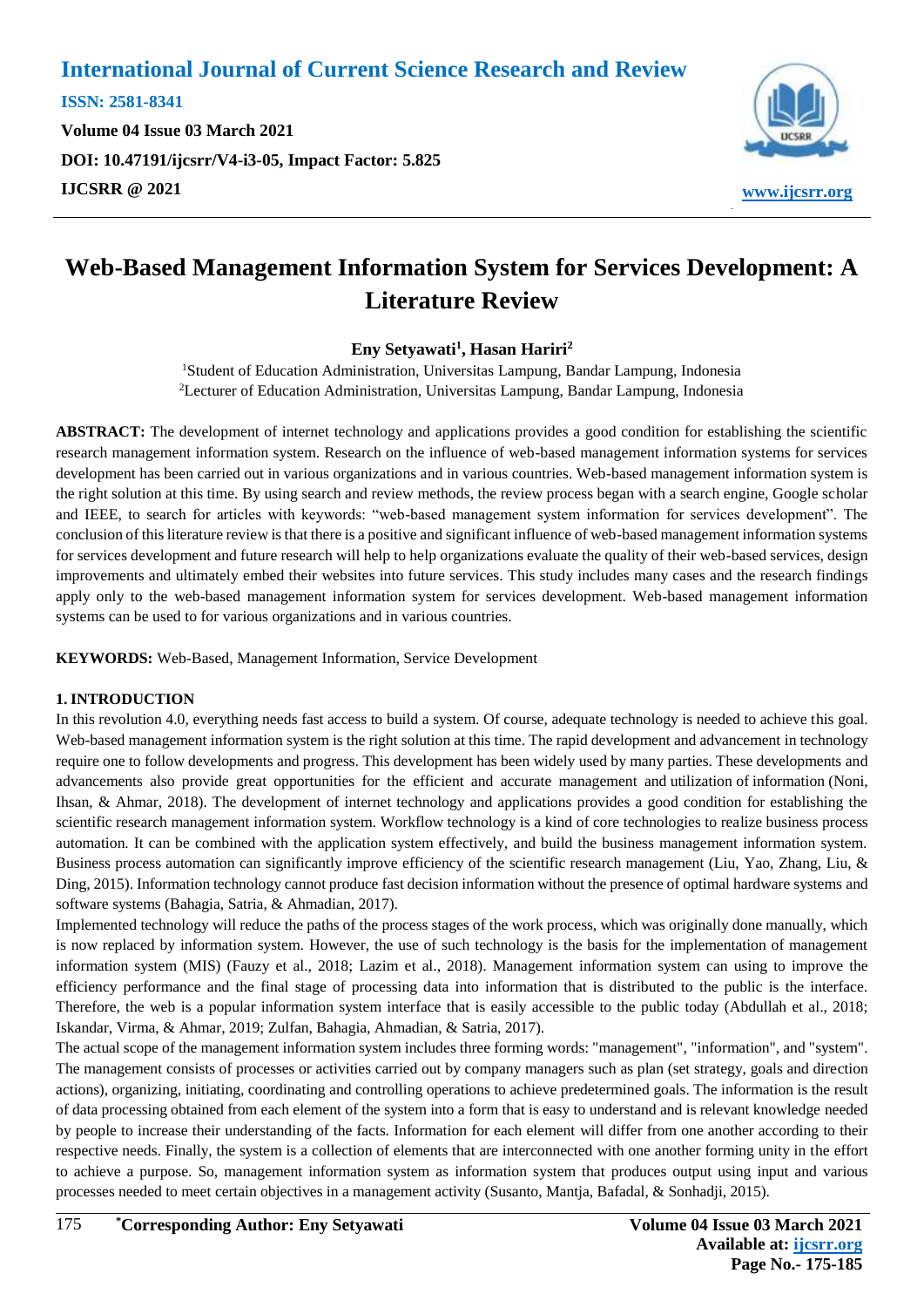**ISSN: 2581-8341** 

**Volume 04 Issue 03 March 2021 DOI: [10.47191/ijcsrr/V4-i3-05,](https://doi.org/10.47191/ijcsrr/V4-i3-05) Impact Factor: [5.825](http://sjifactor.com/passport.php?id=20515) IJCSRR @ 2021 [www.ijcsrr.org](http://www.ijcsrr.org/)**



Several studies related to information technology such as information systems have been developed by previous researchers. Among several studies, there are information systems related to business such as business management information systems in terms of buying and selling community-generated plantation commodities (Satria, Zulfan, Yana, & Yulizar, 2018). Management information systems (MIS) and technologies are used to leverage unique business competence, merge companies, restructure industries, and facilitate global competition. In addition, the research in western countries has shown that a great number of critical success factors significantly affect the contributions of information systems on business performance (Dong, Liu, & Yin, 2008). For example, Beath (Lu et al., 2012) pointed out the significant role of IS managers support to IT champions; Janz and Prasarnphanich (LiKamWa, Liu, Lane,  $\&$ Zhong, 2013) described the importance of organizational learning.

The relation of management information systems (MIS) to company strategy and the attainment of competitive advantage has been the focus of many discussions during the past decade, and the importance of alignment between business strategy and MIS strategy is well recognized. From a contingency perspective, the change of environmental factors will impact business strategy and the alignment of MIS strategy to business strategy will determine MIS effectiveness and business performance. Previous empirical studies have shown that the alignment of MIS to business strategy and activities increases with the superior performance of the company. As part of business strategy, information system strategy helps firms implement strategic plans, achieve operational objectives, and gain competitive advantages in the end.

Website gives a pointer to the next stage in the evolution of public service websites. It supports a wide range of information, from local events and public health information to crime reports and discussion forums (King & Brown, 2007). The challenges in measuring web-based service quality arise from differences between web-based and traditional customer service as well as the complementary functions of these two channels. Due to the growth of outsourcing, end-user-controlled information assets, joint ventures, and other alternative mechanisms by which organizations are meeting their needs for information system services, there has been a more pressing need to establish some means of measuring service quality and strategies to improve service quality. In particular, with the birth of the internet, large volumes of data demand effective statistical analysis (Li, Tan, & Xie, 2002).

Web-based customer service can provide a close connection between customers and companies, and among the customers themselves. As a result, the opportunity for interaction with customers increases greatly (Reza Kiani, 1998). To increase great service development need some system which can support this purposes. A web information system is database-intensive and/or transaction intensive information system that is implemented and made accessible over the web by user access via web browsers or via mobile devices. In web information system, data is obtainable through web interfaces that are manifested in semi-structured document format including a navigation structure among the documents and pages organized into some kind of networks or hierarchy. Moreover, there are links to sites outside the system as well. Furthermore, there should also be services for retrieving and modifying data out of the system or from the underlying database (Molnár & Ádám, 2019).

Unfortunately, at present it is evidence that the management information system for the service development still uses manual methods in many countries, particularly those in developing countries, including Indonesia. Therefore, there is a need to conduct research to help improve service development of a management information system that is needed to support services development Research question that guide this paper is: How are the influences of web-based management information system on service development?

#### **2. LITERATURE REVIEW**

#### **A. Web-Based Management Information System**

Information systems and technologies are used to leverage unique business competence, merge companies, restructure industries, and facilitate global competition. Numerous case studies on Chinese firms have shown that information systems could support sustainable development of companies. The application of information systems could optimize existing business processes and break through traditional business models. In addition, the research in western countries has shown that a great number of critical success factors significantly affect the contributions of information systems on business performance (Dong et al., 2008).

The information system is a combination of people, hardware, software, network communications, data sources, procedures and policies are well organized to store, organize again, store, and disseminate information of an organization (Anggadini, 2013). Management information systems a highly complex and delicate arena that calls for a lot of caution to be taken by its managers. It is for this reason that it is recommendable for organizations to ensure that they carefully select the individuals who are placed to control the systems (Nowduri, 2011). Management information system can also be used as decision makers for the leader in an organization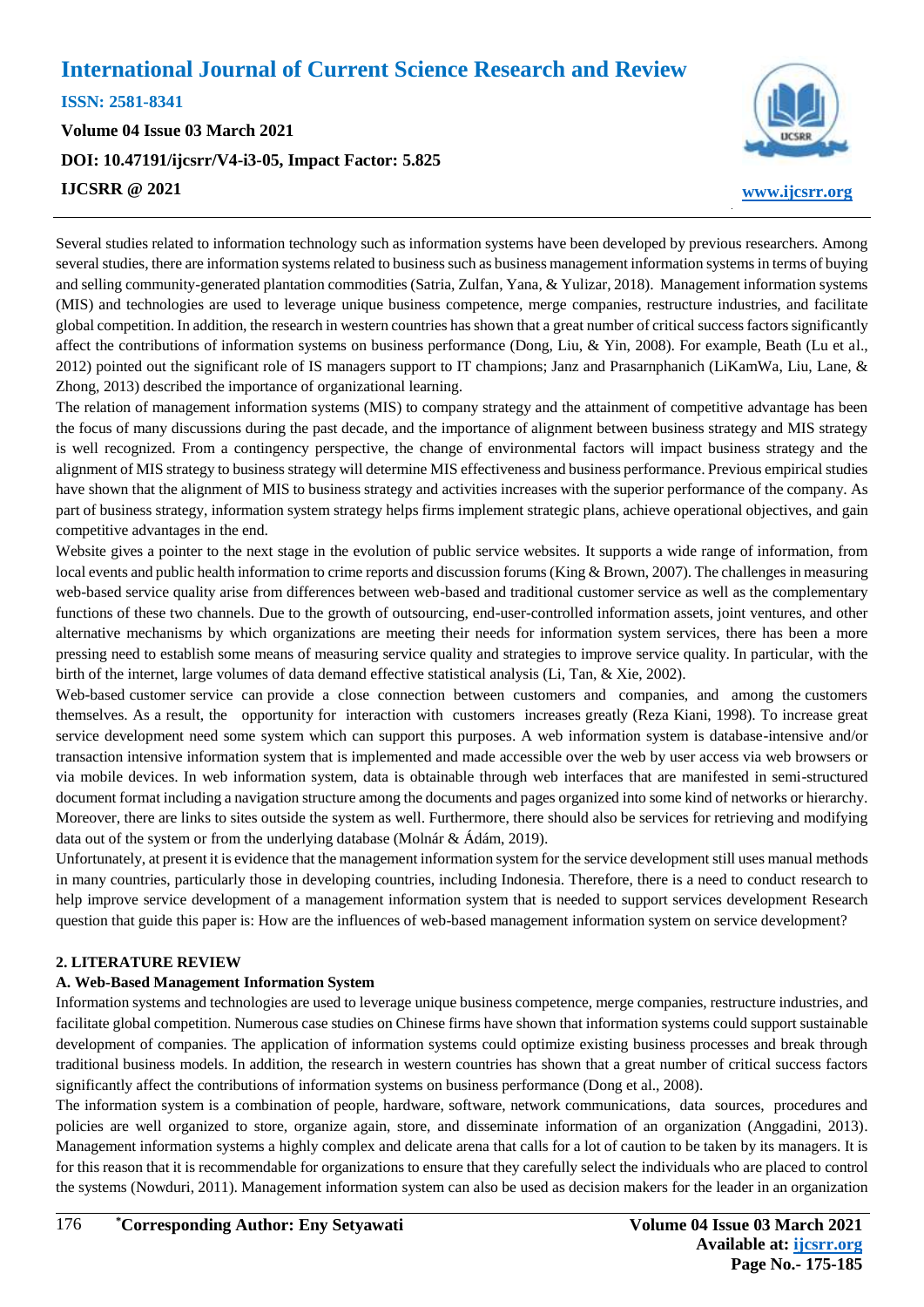**ISSN: 2581-8341** 

**Volume 04 Issue 03 March 2021 DOI: [10.47191/ijcsrr/V4-i3-05,](https://doi.org/10.47191/ijcsrr/V4-i3-05) Impact Factor: [5.825](http://sjifactor.com/passport.php?id=20515) IJCSRR @ 2021 [www.ijcsrr.org](http://www.ijcsrr.org/)**



(Noni et al., 2018). To get good results from data processing, one way is by utilizing existing and developing technologies, or in other words,, making a data processing system (Sumbaryadi & Christo, 2019).

Information systems are a combination of information technology and the activities of people who use technology to support operations and management. Utilization of information in electronic form is now a part of people's modern lifestyles. This must be done to meet the demands on the quality of computer services, resource sharing, streamlining human resources, time efficiency and diversity of information managed (Afrina & Ibrahim, 2012). The application of information technology as a means to store, obtain and disseminate scientific information in digital format, in a server computer that can be placed locally, or in a remote location, but can be accessed quickly and easily through a network. The form of application of information technology in this study is through SMS Gateway.

The application of information technology is influenced by several factors, namely: (a) ease of obtaining information technology products, (b) affordable prices for obtaining information technology products, (c) ability of information technology, (d) demands for public services that are all "clicked", (e) streamlining and simplifying work, (f) national, regional and global infrastructure development (Kosasish, 2009). The application of information technology can function in two forms, namely: The application of information technology used as an information system and the application of information technology as a means to store, obtain and disseminate scientific information in digital format (Afrina & Ibrahim, 2015).

System is a collection of elements which interact to achieve certain goals. These components cannot be separated individually. The subsystems interact with each other and are interconnected to form a single unit so that the system's goals can be achieved. A system has certain characteristics components, system boundaries, environment outside the system, connectors, inputs, outputs, processors and goals (Wardana & Aribowo, 2013). While, information system is a collection of objects, ideas, and their interrelations in achieving goals or objectives together. Information is data that has been organized into an appropriate form with the needs of someone, staff, manager, or other people in an organization or company. Source of information is data in the form of facts about objects, people expressed by value (Setiadi & Muryanti, 2009).

The information system represents the structure of certain components of information processing systems, their relationships among components, those technological principles and directives of organization of which the main purpose is to support business. Webbased management information system is database-intensive and/or transaction intensive information system that is implemented and made accessible over the web by user access via web browsers or via mobile devices. In web information system, data is obtainable through web interfaces that are manifested in semi-structured document format including a navigation structure among the documents and pages organized into some kind of networks or hierarchy; moreover, there are links to sites outside the system as well (Molnár & Ádám, 2019). Another reason web-based information systems are used is because of the ease in how to access them by accessing through an existing browser on a computer or telephone device (Suryandani, 2016). Furthermore, there should also be services for retrieving and modifying data out of the system or from the underlying database.

The role of information systems in helping organizations develop sustainability is very important and management information systems can contribute in this direction. Moreover, management decision assessment frameworks regarding the monitoring of protected areas always depend on the collected environmental data, processed and interpreted by the scientific staff. Consequently, the management information system can be utilized in fulfilling anticipated environmental objectives of an environmental organization by collecting, storing and processing multidimensional environmental records towards applying effective environmental management policies and planning strategies (Kouziokas, 2016; Standing, Jackson, Chen, Boudreau, & Watson, 2008; Tomlinson, 2012)

To handle the complexity of changes and change management, some concepts are required namely the concept of the life history, the life cycle of systems, and the life history of entities or classes (of objects). We should use these concepts to distinguish between two behavioral aspects of web-based management information system. Life history of systems means the actual sequence of steps a system has gone or will go through during its lifetime, and life cycle seen as the finite set of generic phases and steps a system may go through over its entire life history (Noran, 2005). Web-based management information system has a static perspective representing the structural aspects at a specified point in time and a dynamic perspective capturing the various stages of architecture development that happens to a web-based management information system as an application system (Noran, 2003).

According to Dong et al.(2008), the alignment between information systems (IS) and business strategy along with its implications for perceived IS effectiveness and business performance is an important question, which is rarely studied in China. A structural equation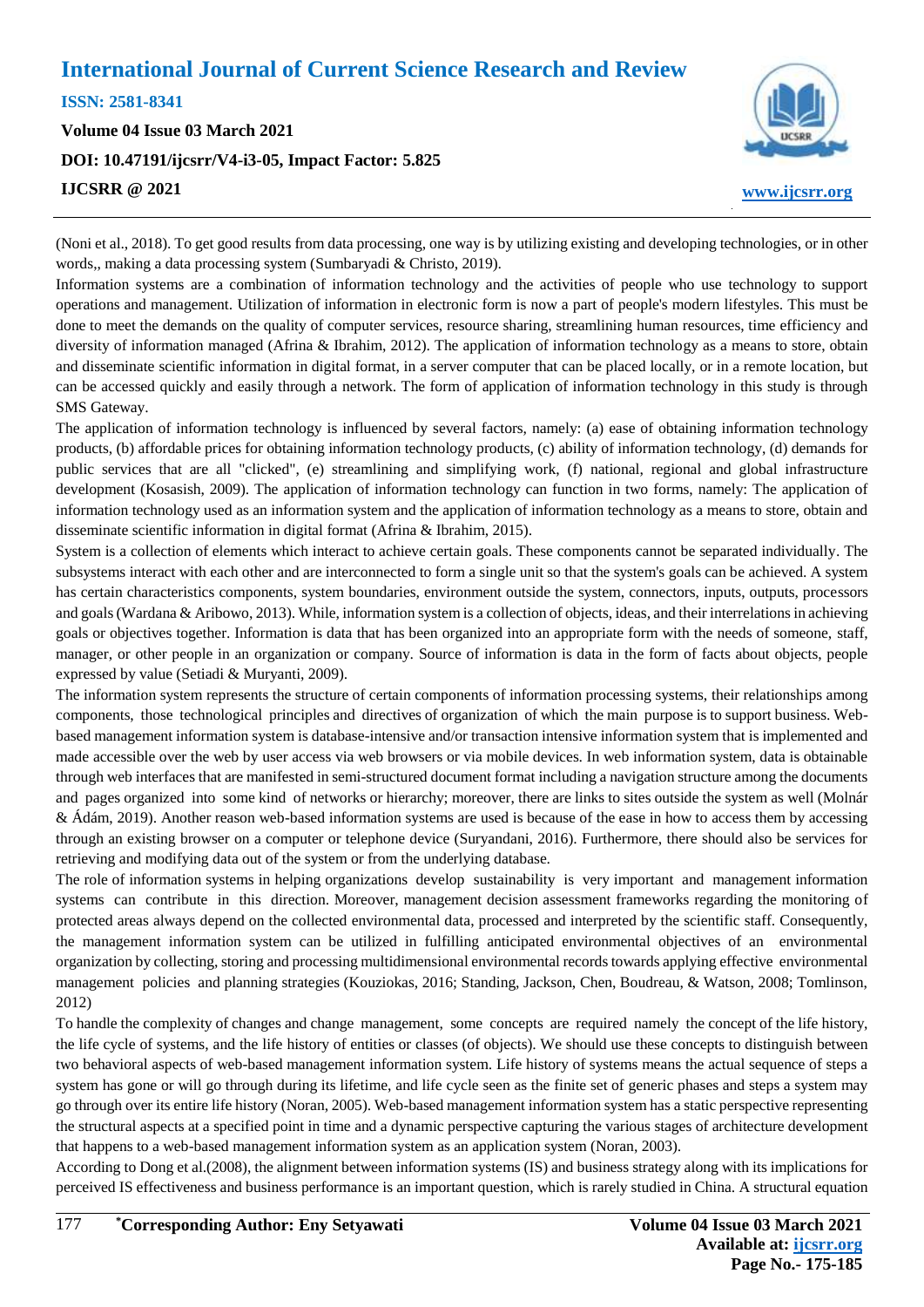**ISSN: 2581-8341 Volume 04 Issue 03 March 2021 DOI: [10.47191/ijcsrr/V4-i3-05,](https://doi.org/10.47191/ijcsrr/V4-i3-05) Impact Factor: [5.825](http://sjifactor.com/passport.php?id=20515) IJCSRR @ 2021 [www.ijcsrr.org](http://www.ijcsrr.org/)**



model was employed to test the conceptual model. Analyses of data gathered in a survey indicate that information system strategic alignment is a better predictor of business performance than business strategy or information system strategy alone, although business strategy can significantly influence business performance (Dong et al., 2008).

Based on an empirical study, this paper summarized the significance of IS strategic alignment and its impact on business performance. This study also measured business strategy, information system strategy, and information system strategic alignment, built a conceptual model to describe the relationship between these factors, and investigated their implications for information system performance and business performance.

#### **B. Services Development**

Services development is defined as innovations in new services or service procedures to achieve efficient operations and superior performance (Yang, Lee, & Cheng, 2016). The development of information systems has an impact on all aspects, because existing competition demands to get the accuracy of information in all fields. This, of course, requires a development of services in an information system. Well implemented technology will reduce the path of the process stages of the work process, which was originally done manually, which is then replaced by the system (Fauzy et al., 2018; Lazim et al., 2018). Services development can be used to improve the efficiency performance and satisfaction of an organization. For example, Meriyanti (2013) and Fauzi (2016) built a webbased wedding organizer information system with structured approach method and prototype method; (Setiajati, 2017) designed the wedding organizer information service system with automatic package selection feature using Greedy algorithm; while Najiyah and Suharyanto (2017) created a wedding planner system information that became a place of all wedding organizer website (Boey, Ang, & Liew, 2008). Of course, for example above we find that the study information system of web-based is useful to facilitate the service process.

Management and development perspective is placed in the foundation of the strategy map. The objectives that belong to this perspective influence directly the objectives that are included in the business process perspective. The availability of qualified and motivated staff as well as leadership commitment to the process of modernization and improvement is a precondition for administrations functional effectiveness and quality. Implementation of modern technologies and adoption of best practices in the internal business processes depends, to a large extent, on the employee qualification, perceptions and search for new knowledge and skills improvement. The entire process of renewal and development would be impossible without leadership support and vision on the need for improvement, resource supply and provision of appropriate work environment. The implementation of web-based management information system for service development will improve the administrative barriers, and ultimately will accelerate economic and social development (Gueorguiev, Dimitrova, Komitska, Traykov, & Spassov, 2005).

The study of technology that can be used in problem solving is also carried out to ensure that systems are developed easily and meet system requirements. System requirements required by hardware and software, the system design process has been carried out. The development of services starts from a problem, objectives, objectivity, and finally scope (Fauzy et al., 2018). King and Brown (2007) conclude that The BRAIN website gives a pointer to the next stage in the evolution of public service websites. It supports a wide range of information, from local events and public health information to crime reports and discussion forums. It is a joint initiative between Brent council and local groups and so has the apparatus to tap into both the "wisdom" of the local community and the specialist expertise and resources of the council. Clearly, to achieve solutions that will endure, both parties need to be active and committed participants. According King and Brown researches we can find the result is the FMS developer also made the point that FMS can improve council efficiency by enabling posters (King & Brown, 2007).

Every organization faces the challenge of integrating diverse IT systems. Developers must first solve communication-level integration issues, ensuring that systems using different transport protocols and data formats can exchange information. Once these issues are resolved, organizations must decide how their various IT systems can interact to support business processes. Using web services to expose applications over the Internet is now a widely accepted practice. Developers typically create web services individually and expose them either directly over the Internet or within an organization for particular purposes. (Pasley, 2005). Web services are emerging technologies that are changing the way people develop and use computer systems and software. Current web services testing techniques are unable to assure the desired level of trustworthiness, which presents a barrier to WS applications in mission and business critical environments. New assurance techniques are developed within the framework, including specification verification via completeness and consistency checking, specification refinement, distributed web services development, test case generation, and automated web services testing. Traditional test case generation methods only generate positive test cases that verify the functionality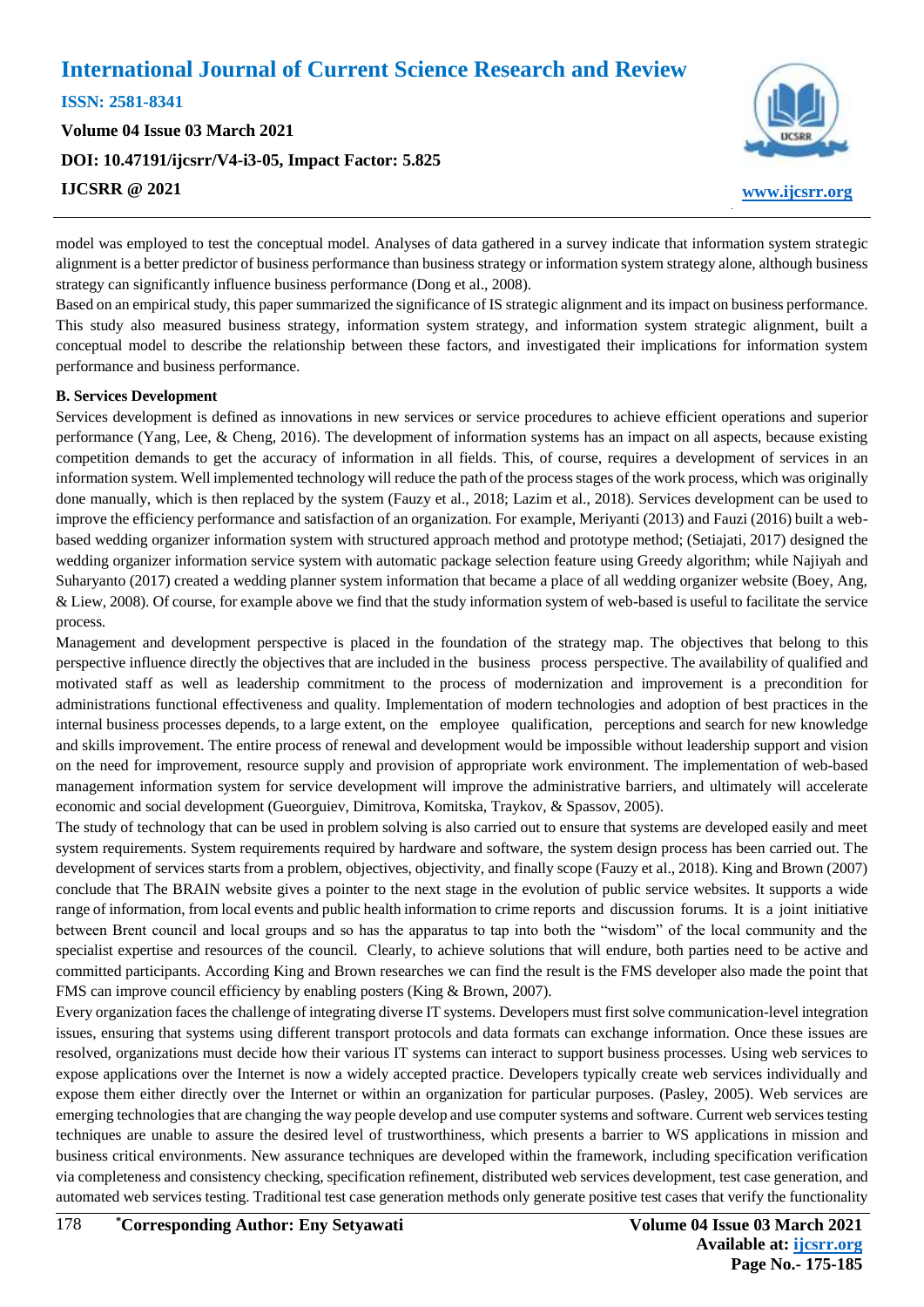**ISSN: 2581-8341** 

**Volume 04 Issue 03 March 2021 DOI: [10.47191/ijcsrr/V4-i3-05,](https://doi.org/10.47191/ijcsrr/V4-i3-05) Impact Factor: [5.825](http://sjifactor.com/passport.php?id=20515) IJCSRR @ 2021 [www.ijcsrr.org](http://www.ijcsrr.org/)**



of software. The Swiss Cheese test case generation method proposed in this paper is designed to perform both positive and negative testing that also reveal the vulnerability of web services. This integrated development process is implemented in a case study. The experimental evaluation demonstrates the effectiveness of this approach. It also reveals that the Swiss Cheese negative testing detects even more faults than positive testing and thus significantly reduces the vulnerability of web services (Tsai et al., 2005).

Service development certainly uses a good computer network security system. Computer network security system is a way to prevent or protect and identify unauthorized users (intruders) to access a network in order to avoid various threats without any obstacles (Senthil Kumar & Muthukumar, 2018). In addition, security system is also used to monitor and prevent unauthorized access, misuse of information, modification and even deletion of important data on a server. It is also stated by Souleyand Abubakar (2018) that the threats can be categorized into two types i.e. internal and external threats. Internal threat could exist intentionally or accidentally. External threat could be tapping system from others. The threat forms of computer network become varied day by day. Therefore, the thing that should be kept in mind is no network of computers that is anti-tapping or no network is completely safe from various threats from people who have bad intention. Because the nature of network has communication openly and the information can be accessed also by people who intend to misuse them. Therefore, security system is highly needed to secure the data in a computer network. The precautions to protect the network arethe duty of network administrator (Iskandar et al., 2019).

#### **3. RESEARCH METHODOLOGY**

This literature review focuses on the web-based management system information and service development. The review process began with a search engine, Google scholar and IEEE, to search for articles with keywords: "web-based management system information for services development". The search ranged was from 2001-2019 and a total of 40 articles were identified.

The criteria for inclusion in this study were as follows:

- a. qualitative and quantitative results of relationship between web-based management system information and services development.
- b. the research was conducted in several countries.
- c. the research used English language.
- d. dissertation and thesis are excluded.

#### **Table 1. The Web-Based Management System Information for Services Development**

| <b>Web-Based</b><br><b>The</b><br><b>Methods</b><br>of<br><b>Sampl</b><br>Author(s)<br><b>Title</b><br>Country<br><b>Management</b>                                                                                                                                                                                                                                                                                                                                                                       |        |
|-----------------------------------------------------------------------------------------------------------------------------------------------------------------------------------------------------------------------------------------------------------------------------------------------------------------------------------------------------------------------------------------------------------------------------------------------------------------------------------------------------------|--------|
| and year<br><b>Research</b><br>e<br><b>Service Development</b><br><b>System</b><br><b>Information</b>                                                                                                                                                                                                                                                                                                                                                                                                     |        |
| Slack-Based<br>Indonesia<br>Mathematical<br>Abdullah,<br>522<br>student<br>Data Envelopment<br>DEA model can be applied<br>et<br>A<br>within<br>al (2018)<br>of<br>Analysis (DEA)<br>to ensure quality of data in<br><b>Measures</b><br>programming<br>methods<br>Universitas<br>the process of efficiency<br>Common<br>Group<br>Benchmarking using<br>Malikussale<br>measurement<br>DEA for Improving<br>h<br>Efficiency<br>the<br>of<br>Performance<br>in<br>Departments<br>Universitas<br>Malikussaleh |        |
| <b>USA</b><br>Mobile<br>Surroundsense:<br>Surroundsense<br>Sense:<br>51 stores<br>Azizyan,<br>Surround                                                                                                                                                                                                                                                                                                                                                                                                    | is     |
| Constandache<br>Mobile<br>Phone<br>Fingerprint<br>sophistiscated<br>computing                                                                                                                                                                                                                                                                                                                                                                                                                             |        |
| classification, and<br>Localization<br>Roy<br>via<br>and                                                                                                                                                                                                                                                                                                                                                                                                                                                  | better |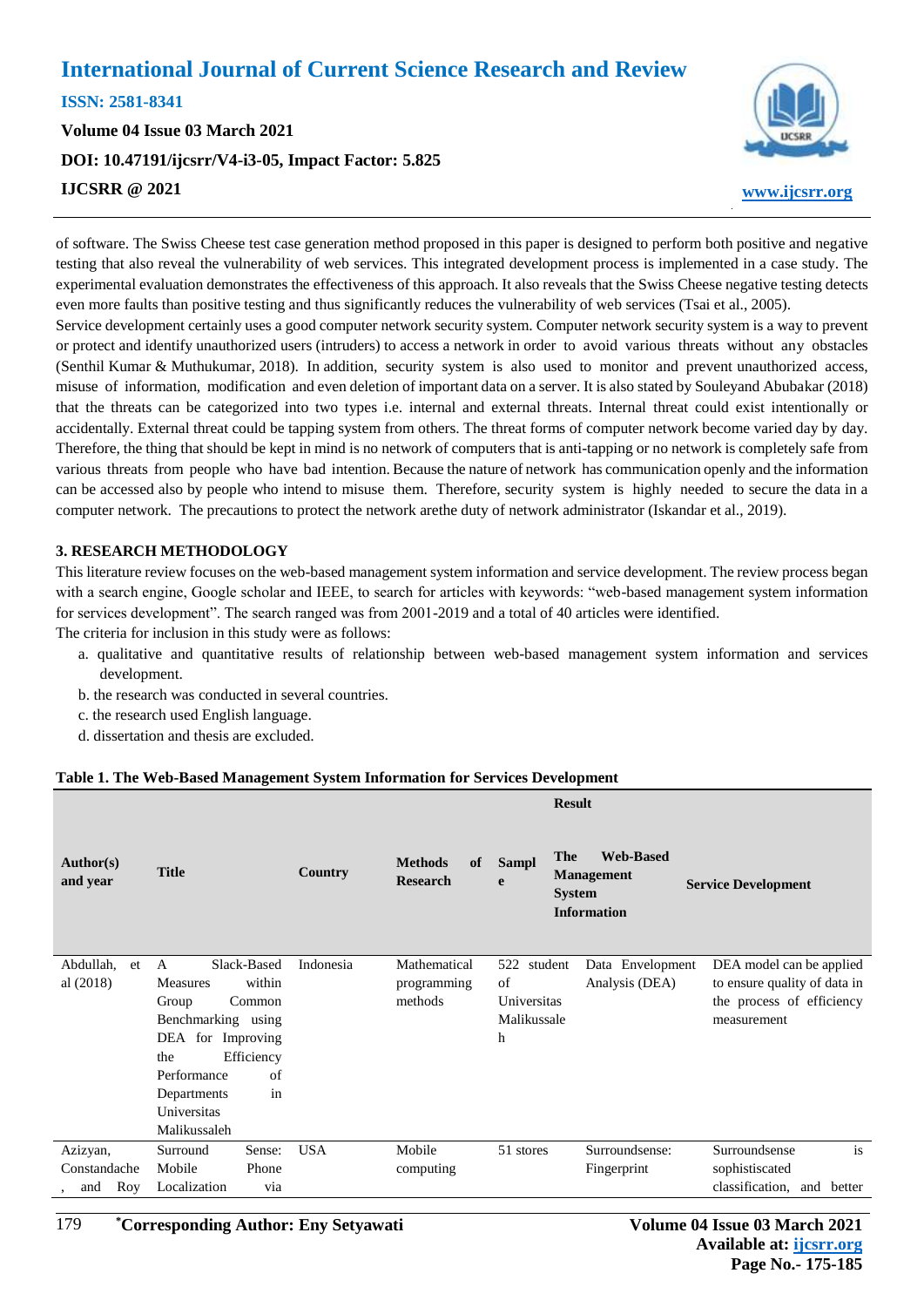## **ISSN: 2581-8341**

**Volume 04 Issue 03 March 2021**

**DOI: [10.47191/ijcsrr/V4-i3-05,](https://doi.org/10.47191/ijcsrr/V4-i3-05) Impact Factor: [5.825](http://sjifactor.com/passport.php?id=20515)**

## **IJCSRR @ 2021 [www.ijcsrr.org](http://www.ijcsrr.org/)**



| Choudhury<br>(2009)         | Ambience<br>Fingerprinting                                                                                                                                                    |                        |                                                                                              |                                                                     | generation<br>and<br>Matching                                                    | management<br>energy<br>schemes<br>could<br>make<br>Surround Sense a viable<br>solution of the future                                                                                                              |
|-----------------------------|-------------------------------------------------------------------------------------------------------------------------------------------------------------------------------|------------------------|----------------------------------------------------------------------------------------------|---------------------------------------------------------------------|----------------------------------------------------------------------------------|--------------------------------------------------------------------------------------------------------------------------------------------------------------------------------------------------------------------|
| Bahagia, et al<br>(2017)    | Sistem Informasi Data<br>Korban Kebencanaan<br><b>Berbasis WEB</b>                                                                                                            | Indonesia              | Designing<br>Data<br>Flow<br>Diagrams and<br>Designing<br>Entity<br>Relationship<br>Diagrams | Communitie<br>s who<br>are<br>victims<br>of<br>disasters            | Web-based<br>information system<br>using PHP program<br>database<br>and<br>mySQL | Information systems can<br>process data effectively<br>and efficiently                                                                                                                                             |
| Dong, et al<br>(2008)       | <b>Business</b><br>Performance,<br><b>Business</b><br>Strategy,<br>Information<br>and<br>Strategic<br>System<br>Alignment:<br>An<br>Empirical Study on<br><b>Chinese Firm</b> | China                  | Conceptualizin<br>g and directing<br>strategic<br>management<br>of information<br>technology | 126<br>questionnair<br>es                                           | Information<br>System<br>Strategic<br>Alignment                                  | Information<br>System<br>Strategic Alignment could<br>improve<br>business<br>performance                                                                                                                           |
| Fauzy, et al<br>(2018)      | System<br>Registration<br>UTM<br>Games<br>and<br>Decision Using the<br><b>Website Application</b>                                                                             | Indonesia-<br>Malaysia | Web<br>Programming                                                                           | Students<br>which<br>are<br>registration<br>system and<br>UTM games | Information<br>System using web<br>programming                                   | Information System using<br>web programming can be<br>used in problem solving<br>are also carried out to<br>ensure that the proposed<br>system can be developed<br>seamlessly and meets the<br>system requirements |
| Iskandar, et al<br>(2019)   | Implementing DMZ<br>in Improving Network<br>Security<br>of<br>Web<br>Testing in STMIK<br><b>AKBA</b>                                                                          | Indonesia              | Research<br>and<br>Development<br>using<br>descriptive<br>method                             | User<br>Internet<br>in<br><b>STMIK</b><br>AKBA                      | <b>DMZ</b><br>Network<br>Security of web                                         | DMZ Network Security of<br>safe<br>web<br>is<br>and<br>inaccessible by intruders                                                                                                                                   |
| King<br>and<br>Brown (2007) | Fix My Street or Else:<br>Using the Internet to<br>Voice Local Public<br>Service Concern                                                                                      | England                | Interview<br>and<br>survey                                                                   | 90<br>Responden                                                     | Fix My Street.com<br>(FMS)                                                       | The FMS developer also<br>made the point that FMS<br>improve<br>council<br>can<br>efficiency by<br>enabling<br>posters                                                                                             |
| Lazim, et al<br>(2018)      | Information<br>Management<br>and<br>Evaluation<br>PSM<br>System                                                                                                               | Malaysia               | Research and<br>Development                                                                  | Student and<br>teacher                                              | Web-based<br>the<br><b>TEAMMATES</b><br>system                                   | This<br>solves<br>system<br>problem more efficient and<br>effective                                                                                                                                                |
| Li,<br>et<br>al<br>(2002)   | Web-<br>Measuring<br><b>Based</b><br>Service<br>Quality                                                                                                                       | Singapore              | Research and<br>Development<br>using<br>questionnaire<br>design                              | Customer<br>service and<br>traditional<br>communicat<br>ion         | Web-based<br>the<br>SERQUAL model                                                | Web-based the SERQUAL<br>model<br>can<br>improve<br>achieve<br>customer<br>satisfaction                                                                                                                            |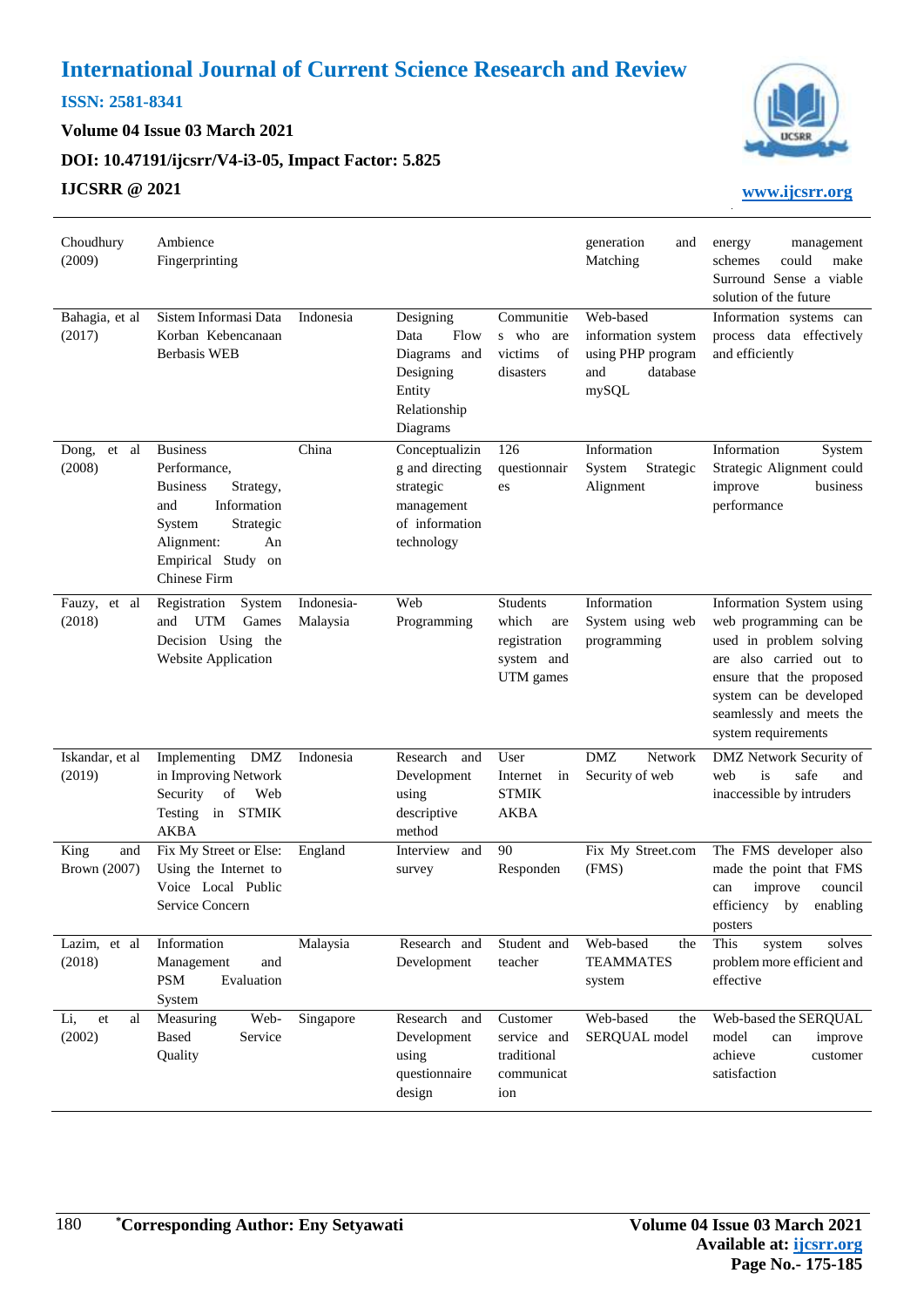## **ISSN: 2581-8341**

**Volume 04 Issue 03 March 2021**

## **DOI: [10.47191/ijcsrr/V4-i3-05,](https://doi.org/10.47191/ijcsrr/V4-i3-05) Impact Factor: [5.825](http://sjifactor.com/passport.php?id=20515)**

## **IJCSRR @ 2021 [www.ijcsrr.org](http://www.ijcsrr.org/)**



| LiKamWa, et<br>al (2013)     | Mood<br>Scope:<br><b>Building</b><br>Mood<br>a<br>Sensor<br>from<br>Smartphone<br>Usage<br>Patterns                                       | China      | Research and<br>Development<br>using<br>the<br>circumplex<br>mood model                                                                                                                   | 32<br>participants                                  | The<br>implementation of<br>a mood sensor in<br>the Mobile device<br>(Mood Scope API)              | The implementation of a<br>mood sensor in the Mobile<br>device (Mood Scope API)<br>can built and enhance<br>mood-enabled<br>custom<br>application                                                |
|------------------------------|-------------------------------------------------------------------------------------------------------------------------------------------|------------|-------------------------------------------------------------------------------------------------------------------------------------------------------------------------------------------|-----------------------------------------------------|----------------------------------------------------------------------------------------------------|--------------------------------------------------------------------------------------------------------------------------------------------------------------------------------------------------|
| Liu,<br>et<br>al<br>(2015)   | Design of research<br>Management System<br>Based on Workflow<br>and<br>Rapid<br>Development<br>Platform Technology                        | China      | Research<br>and<br>Development<br>used<br>The<br>project<br>management<br>workflow of a<br>certain<br>research<br>institution<br>includes<br>application,<br>execution, and<br>acceptance | Unit user or<br>managemen<br>t<br>specificatio<br>n | Web-based system<br>development<br>process based on<br>rapid development<br>platform<br>technology | The system can help raise<br>scientific<br>research<br>the<br>work level of scientific<br>institute                                                                                              |
| Lu,<br>et<br>al<br>(2012)    | <b>Stress</b><br>Sense:<br>Detecting Stress in<br>Unconstrained<br>Acoustic<br>Environment<br>Using<br>Smartphones                        | <b>USA</b> | Research and<br>Development<br>Smart<br>used<br>Phones                                                                                                                                    | 14<br>participant                                   | Gaussian<br>Mixture<br>Models<br>(GMMs)<br>with<br>diagonal<br>covariance matrix                   | Stress Sense application<br>release on an adaptive<br>pipeline that uses the self-<br>train model for speaker<br>adaption<br>and<br>the<br>supervised adaption model<br>for environment adaption |
| Molnár<br>and<br>Ádám (2019) | Design<br>and<br>Architectural Issues of<br>Contemporary Web-<br><b>Based</b><br>Information<br><b>Systems</b>                            | Hungaria   | Research<br>and<br>Development<br>used<br>web-<br>based<br>information<br>system                                                                                                          | User<br>(clients)                                   | Web-based<br>information system<br>(WIS)                                                           | WIS be able to formulate a<br>practical<br>development<br>method for achievement of<br>organization<br>WIS<br>by<br>making the most of Web                                                       |
| Noni,<br>et<br>al<br>(2018)  | The Development of<br>Research<br>Management<br>Information<br>System<br>Based<br>Web<br>on<br>Universitas<br>Negeri<br>Makasar           | Indonesia  | Research<br>and<br>Development                                                                                                                                                            | Lecturer                                            | Web-Based<br>the<br>Academic<br>Information<br>System (SIA)                                        | 1. This system will provide<br>information to the general<br>public about the research<br>developed<br>2. This system can help the<br>decision makers to issue                                   |
| Kiani<br>Reza<br>(1998)      | Marketing<br>opportunities in the<br>world                                                                                                | Greenlands | Research and<br>Development                                                                                                                                                               | Advertiser                                          | Model<br>for<br>advertising on the<br>web                                                          | policy about research<br>Access information will be<br>effective                                                                                                                                 |
| Satria, et al<br>(2018)      | Final<br>Project<br>Consultation<br>Information<br>System<br>Integrated<br>Notification<br>System<br>Based<br>On<br><b>SMS</b><br>Gateway | Indonesia  | System<br>analysis<br>and<br>system design                                                                                                                                                | Student and<br>Lecturer                             | System based on<br>SMS gateway                                                                     | Information<br>system<br>is<br>with<br>integrated<br>the<br>notification system using<br><b>SMS</b>                                                                                              |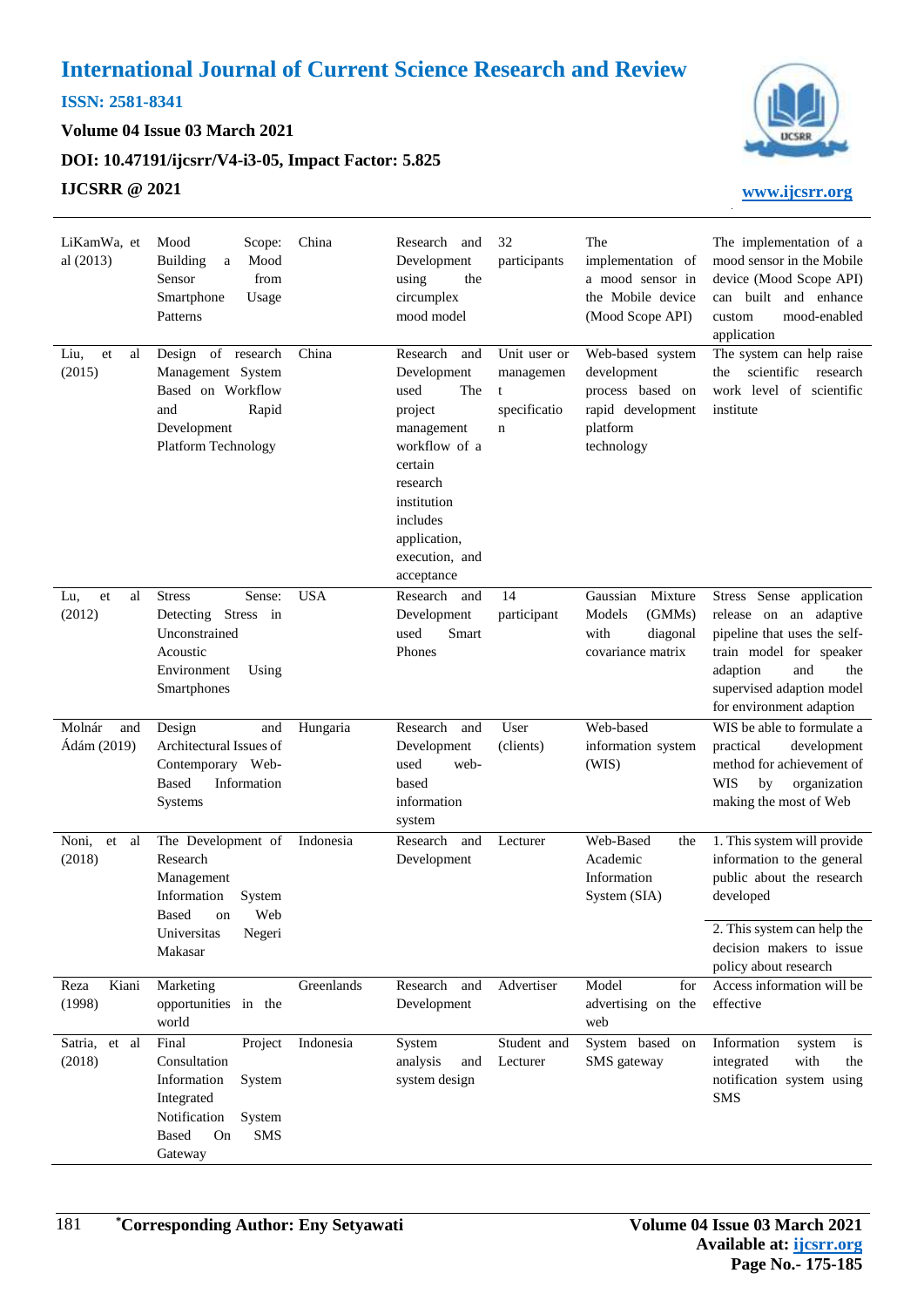## **ISSN: 2581-8341**

**Volume 04 Issue 03 March 2021**

**DOI: [10.47191/ijcsrr/V4-i3-05,](https://doi.org/10.47191/ijcsrr/V4-i3-05) Impact Factor: [5.825](http://sjifactor.com/passport.php?id=20515)**

## **IJCSRR @ 2021 [www.ijcsrr.org](http://www.ijcsrr.org/)**



| Sumbaryadi<br>Christo<br>and<br>(2019) | Sistem<br>Informasi<br>Penilaian<br>Hasil<br>Belajar Siswa Sekolah<br>Menengah Kejuruan<br>(SMK) Berbasis WEB | Indonesia | Observation.<br>Interview, and<br>Library<br>Research                                                                                                                  | Staff.<br>Teacher,<br>and Student                   | Software<br>development                                                   | Data processing provides a<br>faster solution                                                                                                                                                                                                                           |
|----------------------------------------|---------------------------------------------------------------------------------------------------------------|-----------|------------------------------------------------------------------------------------------------------------------------------------------------------------------------|-----------------------------------------------------|---------------------------------------------------------------------------|-------------------------------------------------------------------------------------------------------------------------------------------------------------------------------------------------------------------------------------------------------------------------|
| Susanto, et al.<br>(2015)              | Pengembangan<br>Informasi<br>Sistem<br>Manajemen Pendidik<br>dan<br>Tenaga<br>Kependidikan                    | Indonesia | Research<br>and<br>development                                                                                                                                         | Principal,<br>Educator<br>and<br>education<br>staff | Management<br>Information<br>System<br>Development                        | Information<br>system<br>application that makes it<br>for<br>school<br>easy<br>educators<br>management,<br>and education personnel to<br>manage transactional data<br>and produce information<br>that supports the needs of<br>school management in<br>making decisions |
| Zulfan, et al<br>(2017)                | Indonesia                                                                                                     | Indonesia | Information<br>system design<br>methods<br>with<br>context<br>diagrams<br>design,<br>data<br>flow diagram<br>design<br>and<br>entity<br>relationship<br>diagram design | The<br>community<br>affected by<br>the disaster     | Web-based disaster<br>victim information<br>system using PHP<br>and mySQL | Data information systems<br>can process disaster data<br>effectively and efficiently                                                                                                                                                                                    |

#### **4. RESULTS AND DISCUSSION**

This section reports the main findings of the reviewed articles. Analysis shows that most articles focus on web-based management information system for services development. Articles that have been reviewed are those in which research was conducted in several countries.

Based on the articles reviewed as outlined in Table 1, there are various ways web-based management information systems are used to develop services. But there is little to explain the service of development information. The research method used differs from article to article. The most widely used service development method is the web-based information system (Bahagia et al., 2017; Fauzy et al., 2018; Li et al., 2002; Liu et al., 2015; Molnár & Ádám, 2019; Noni et al., 2018; Reza Kiani, 1998; Zulfan et al., 2017) While information about service development is still little explained and information on the use of services is spread across a variety of services, such as in the fields of education, social, and business. Considering the development of information technology and the growing amount of information about the environment, it becomes necessary for an environmental management organization to utilize an information system that will manage all relevant environmental information and also will be used as a tool for a better and more efficient management of the protected area and the natural resources (Graham, Amos, & Plumptre, 2003) Research on the influence of Web-Based Management Information Systems for Services Development has been carried out in various organizations and in various countries. Table 1 shows that research has been carried out in schools, universities, and companies. The results of the study largely showed a positive and significant effect between Web-Based Management Information Systems for Services Development. Based on the articles that have been reviewed, most of the articles discuss web-based management information systems, while only a few discussed service development information.

As with research, this review has limitations. First, dissertations and theses are not included in the review because they can cause publication bias in the results. Second, the limited articles in accordance with web-based management information systems for services development. Finally, there is no single measure that can compare across studies.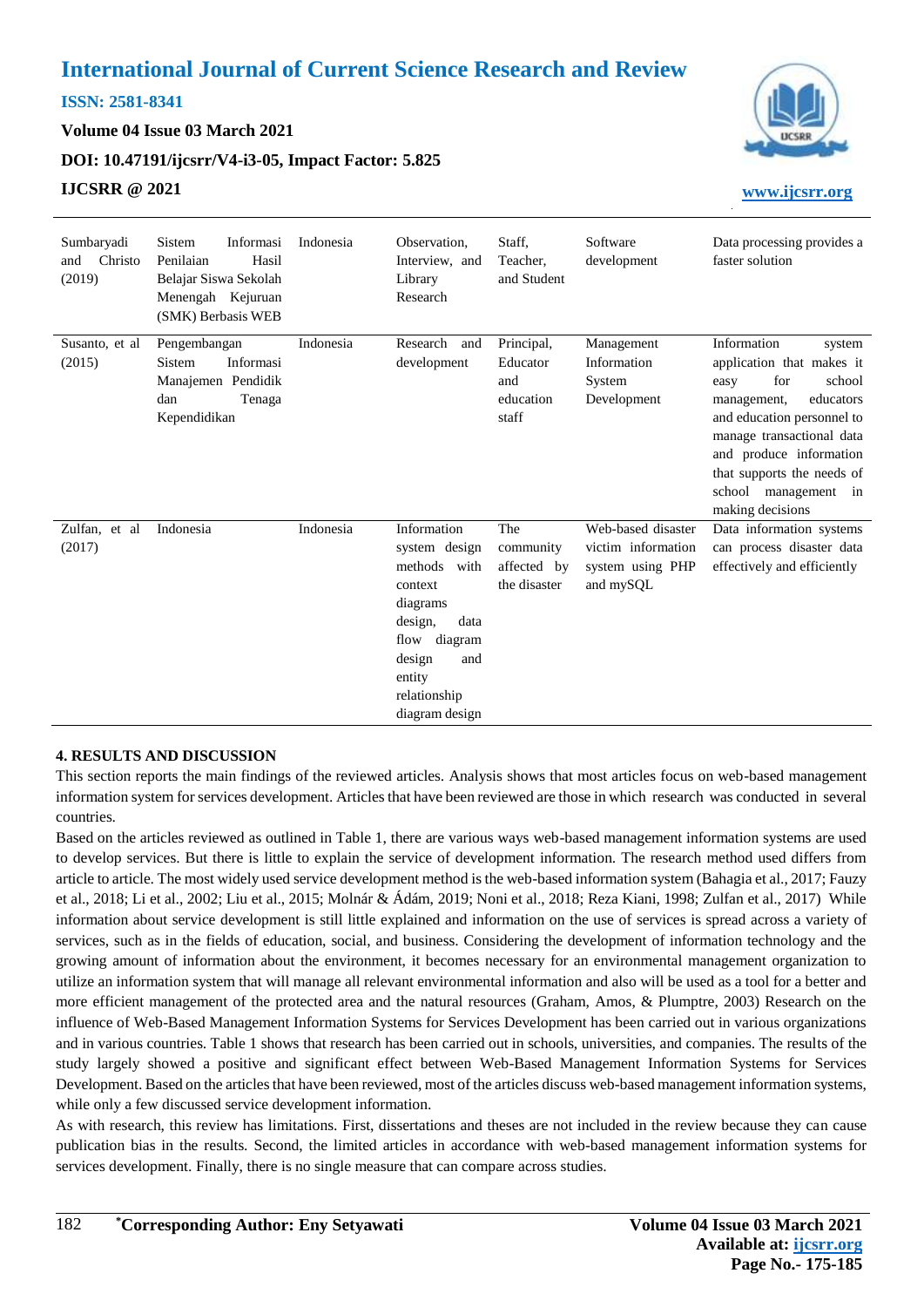**ISSN: 2581-8341** 

**Volume 04 Issue 03 March 2021 DOI: [10.47191/ijcsrr/V4-i3-05,](https://doi.org/10.47191/ijcsrr/V4-i3-05) Impact Factor: [5.825](http://sjifactor.com/passport.php?id=20515) IJCSRR @ 2021 [www.ijcsrr.org](http://www.ijcsrr.org/)**



#### **5. CONCLUSION**

The conclusion of this literature review is that there is a positive and significant influence of web-based management information systems for service development and future research will help to help organizations evaluate the quality of their web-based services, design improvements and ultimately embed their websites into future services. From the results of literature review from various fields and various countries, it is clear that the information management system is very influential in terms of public services. If the public service process is done manually, it will certainly spend a lot of time, cost, and the data obtained is not necessarily accurate. Web-based information management system for services development certainly requires adequate human resources in developing the system. This is because web technology has different types depending on the needs, users, and wide range, so that it can obtain accurate, fast, effective and efficient data. If not handled by someone who is reliable, of course, this website will not be good and will even cause confusion to users, so the purpose of the system settings are not as expected.

#### **REFERENCES**

- 1. Abdullah, D., Zarlis, M., Napitupulu, D., Hartono, H., Sriadhi, S., Erliana, C. I., . . . Rahim, R. (2018). A Slack-Based Measures within Group Common Benchmarking using DEA for Improving the Efficiency Performance of Departments in Universitas Malikussaleh. Paper presented at the MATEC Web of Conferences.
- 2. Afrina, M., & Ibrahim, A. (2012). Pengembangan Model Sistem Informasi Perpustakaan Dengan Teknologi Informasi Berbasis Wireless Aplication Protocol (WAP) Pada Universitas Sriwijaya. Jurnal Sistem Informasi, 4(1).
- 3. Afrina, M., & Ibrahim, A. (2015). Pengembangan Sistem Informasi SMS Gateway Dalam Meningkatkan Layanan Komunikasi Sekitar Akademika Fakultas Ilmu Komputer Unsri. Jurnal Sistem Informasi, 7(2).
- 4. Anggadini, S. D. (2013). Analisis sistem informasi manajemen berbasis komputer dalam proses pengambilan keputusan. Majalah Ilmiah UNIKOM.
- 5. Azizyan, M., Constandache, I., & Roy Choudhury, R. (2009). Surround Sense: Mobile Phone Localization Via Ambience Finger Printing. Paper presented at the Proceedings of the 15th annual international conference on Mobile computing and networking.
- 6. Bahagia, B., Satria, D., & Ahmadian, H. (2017). Perancangan Sistem Informasi Manajemen Data Korban Bencana Berbasis Mobile Android. Jurnal Ekonomi Manajemen dan Akuntansi (JEMSI), 3(2). doi: 10.32672/jemsi.v3i2.293
- 7. Boey, R., Ang, T., & Liew, C. (2008). An interactive web-based wedding planner with comparative analysis decision support system. WSEAS Transactions on Information Science and Applications, 5(3), 211-220.
- 8. Dong, X., Liu, Q., & Yin, D. (2008). Business performance, business strategy, and information system strategic alignment: An empirical study on Chinese firms. Tsinghua science and Technology, 13(3), 348-354. doi: 10.1016/S1007- 0214(08)70056-7
- 9. Fauzi, R. (2016). Sistem Informasi Pemesanan Wedding Organizer Di Joen Salon Berbasis Website. Universitas Komputer Indonesia.
- 10. Fauzy, F. A. A., Shah, Z. A., Saedudin, R. R., Kasim, S., Azadin, A. A., Ahmar, A. S., & Hidayat, R. (2018). Registration System and UTM Games Decision Using the Website Application. Int. J. Eng. Technol, 7(2.2), 45-47.
- 11. Graham, J., Amos, B., & Plumptre, T. W. (2003). Governance principles for protected areas in the 21st century: Institute on Governance, Governance Principles for Protected Areas Ottawa.
- 12. Gueorguiev, I., Dimitrova, S., Komitska, M., Traykov, H., & Spassov, K. (2005). Balanced scorecard based management information system–a potential for public monitoring and good governance advancement. The Electronic Journal of e-Government, 3(1), 29-38.
- 13. Iskandar, A., Virma, E., & Ahmar, A. S. (2019). Implementing DMZ in Improving Network Security of Web Testing in STMIK AKBA. arXiv preprint arXiv:1901.04081.
- 14. King, S. F., & Brown, P. (2007). Fix my street or else: using the internet to voice local public service concerns. Paper presented at the Proceedings of the 1st international conference on Theory and practice of electronic governance.
- 15. Kosasish, A. (2009). Otomasi Perpustakaan Sekolah: Sebuah Pengenalan. Perpustakaan Universitas Negeri Malang (UM), 1-13.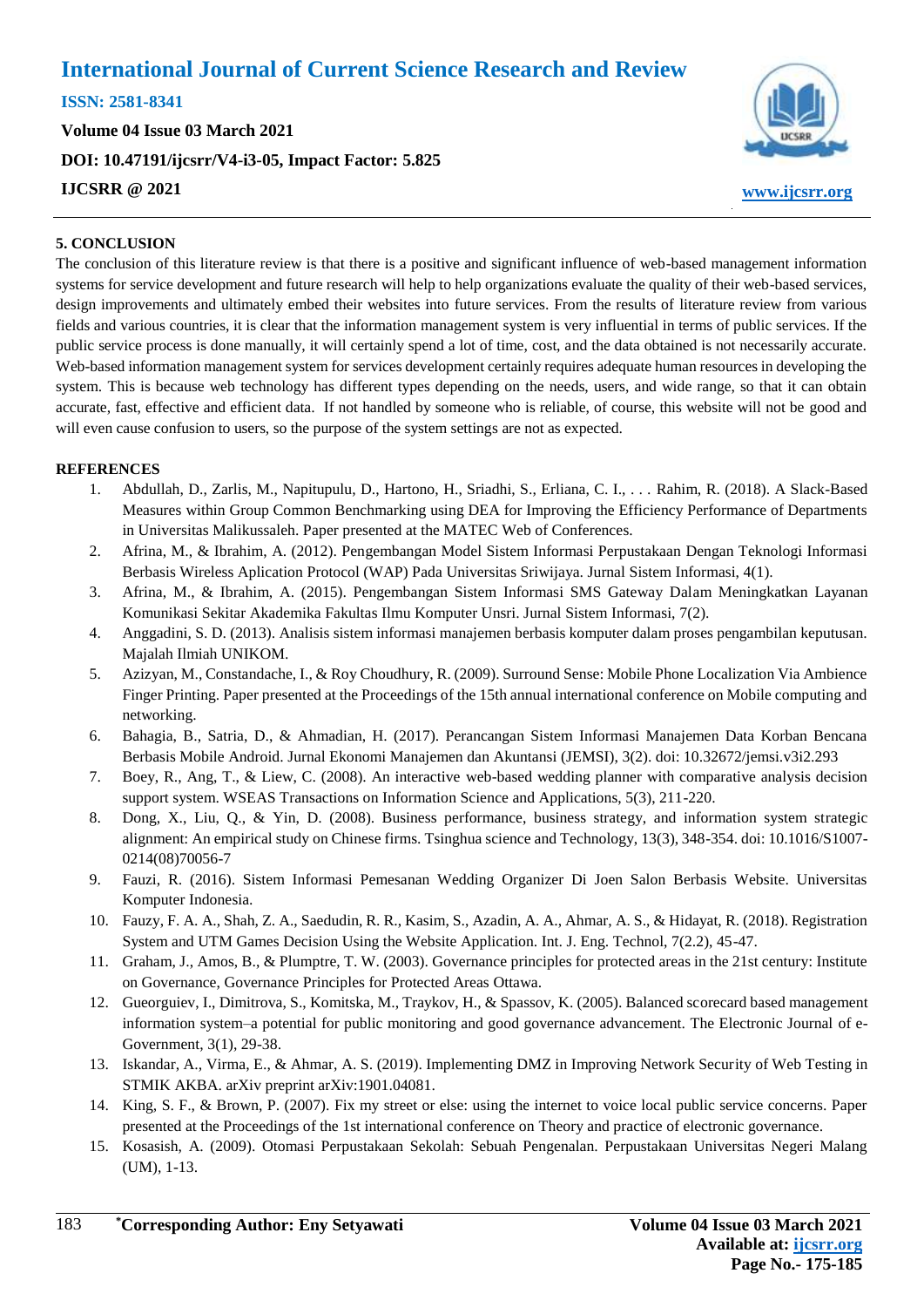**ISSN: 2581-8341** 

**Volume 04 Issue 03 March 2021 DOI: [10.47191/ijcsrr/V4-i3-05,](https://doi.org/10.47191/ijcsrr/V4-i3-05) Impact Factor: [5.825](http://sjifactor.com/passport.php?id=20515) IJCSRR @ 2021 [www.ijcsrr.org](http://www.ijcsrr.org/)**



- 16. Kouziokas, G. N. (2016). Technology-based management of environmental organizations using an Environmental Management Information System (EMIS): Design and development. Environmental Technology & Innovation, 5, 106- 116.
- 17. Lazim, D., Shah, Z. A., Saedudin, R. R., Kasim, S., Azadin, A. A., Hidayat, R., & Ansari Saleh Ahmar, I. A. (2018). Information Management and PSM Evaluation System. Int. J. Eng. Technol, 7(1.6), 17-19.
- 18. Li, Y., Tan, K., & Xie, M. (2002). Measuring web-based service quality. Total quality management, 13(5), 685-700. doi: 10.1080/0954412022000002072
- 19. LiKamWa, R., Liu, Y., Lane, N. D., & Zhong, L. (2013). Moodscope: Building a mood sensor from smartphone usage patterns. Paper presented at the Proceeding of the 11th annual international conference on Mobile systems, applications, and services.
- 20. Liu, Y., Yao, Y., Zhang, X., Liu, B., & Ding, C. (2015). Design of research management system based on workflow and rapid development platform technology. Paper presented at the 2015 International Conference on Estimation, Detection and Information Fusion (ICEDIF).
- 21. Lu, H., Frauendorfer, D., Rabbi, M., Mast, M. S., Chittaranjan, G. T., Campbell, A. T., . . . Choudhury, T. (2012). Stresssense: Detecting stress in unconstrained acoustic environments using smartphones. Paper presented at the Proceedings of the 2012 ACM Conference on Ubiquitous Computing.
- 22. Meriyanti, M. (2013). Sistem Informasi Pemesanan Dan Promosi Paket Pernikahan Pada Wedding Organizer Sanggar Rias Dan Salon Shopie. Universitas Komputer Indonesia.
- 23. Molnár, B., & Ádám, T. (2019). Design and architectural issues of contemporary web-based information systems.
- 24. Najiyah, I., & Suharyanto, S. (2017). Sistem Informasi Wedding Planner Berbasis Web. JITK (Jurnal Ilmu Pengetahuan Dan Teknologi Komputer), 3(1), 79-86.
- 25. Noni, N., Ihsan, N., & Ahmar, A. S. (2018). The Development of Research Management Information System Based on Web at Universitas Negeri Makassar. Paper presented at the Journal of Physics: Conference Series.
- 26. Noran, O. (2003). A mapping of individual architecture frameworks (GRAI, Pera, C4ISR, CIMOSA, Zachman, ARIS) onto GERAM Handbook on enterprise architecture (pp. 65-210): Springer.
- 27. Noran, O. (2005). A systematic evaluation of the C4ISR AF using ISO15704 Annex A (GERAM). Computers in Industry, 56(5), 407-427.
- 28. Nowduri, S. (2011). Management information systems and business decision making: review, analysis, and recommendations. Journal of Management and Marketing Research, 7, 1.
- 29. Pasley, J. (2005). How BPEL and SOA are changing web services development. IEEE Internet Computing, 9(3), 60-67.
- 30. Reza Kiani, G. (1998). Marketing opportunities in the digital world. Internet research, 8(2), 185-194. doi: 10.1108/10662249810211656
- 31. Satria, D., Zulfan, Z., Yana, S., & Yulizar, Y. (2018). Perancangan Sistem Informasi Manajemen Pembelian dan Penjualan Komoditas Perkebunan Masyarakat Pada UD. Bintang Baru. Jurnal Ekonomi Manajemen dan Akuntansi (JEMSI), 4(1). doi: 10.32672/jemsi.v4i1.591
- 32. SenthilKumar, P., & Muthukumar, M. (2018). A Study on Firewall System, Scheduling and Routing using pfsense Scheme. Paper presented at the 2018 International Conference on Intelligent Computing and Communication for Smart World (I2C2SW).
- 33. Setiadi, T., & Muryanti, A. S. (2009). Pembangunan Sistem Informasi Layanan Pelanggan Di Pdam Tirtamarta Berbasis SMS. Jurnal Informatika Ahmad Dahlan, 2(1), 103872.
- 34. Setiajati, A. (2017). Implementasi Sistem Informasi Jasa Wedding Organizer Dengan Fitur Pemilihan Paket Otomatis Menggunakan Algoritma Greedy. University of Muhammadiyah Malang.
- 35. Standing, C., Jackson, P., Chen, A. J., Boudreau, M. C., & Watson, R. T. (2008). Information systems and ecological sustainability. Journal of Systems and Information Technology.
- 36. Sumbaryadi, A., & Christo, P. (2019). Sistem Informasi Penilaian Hasil Belajar Siswa Sekolah Menengah Kejuruan (SMK) Berbasis WEB. JSiI (Jurnal Sistem Informasi), 6(1), 48-53.